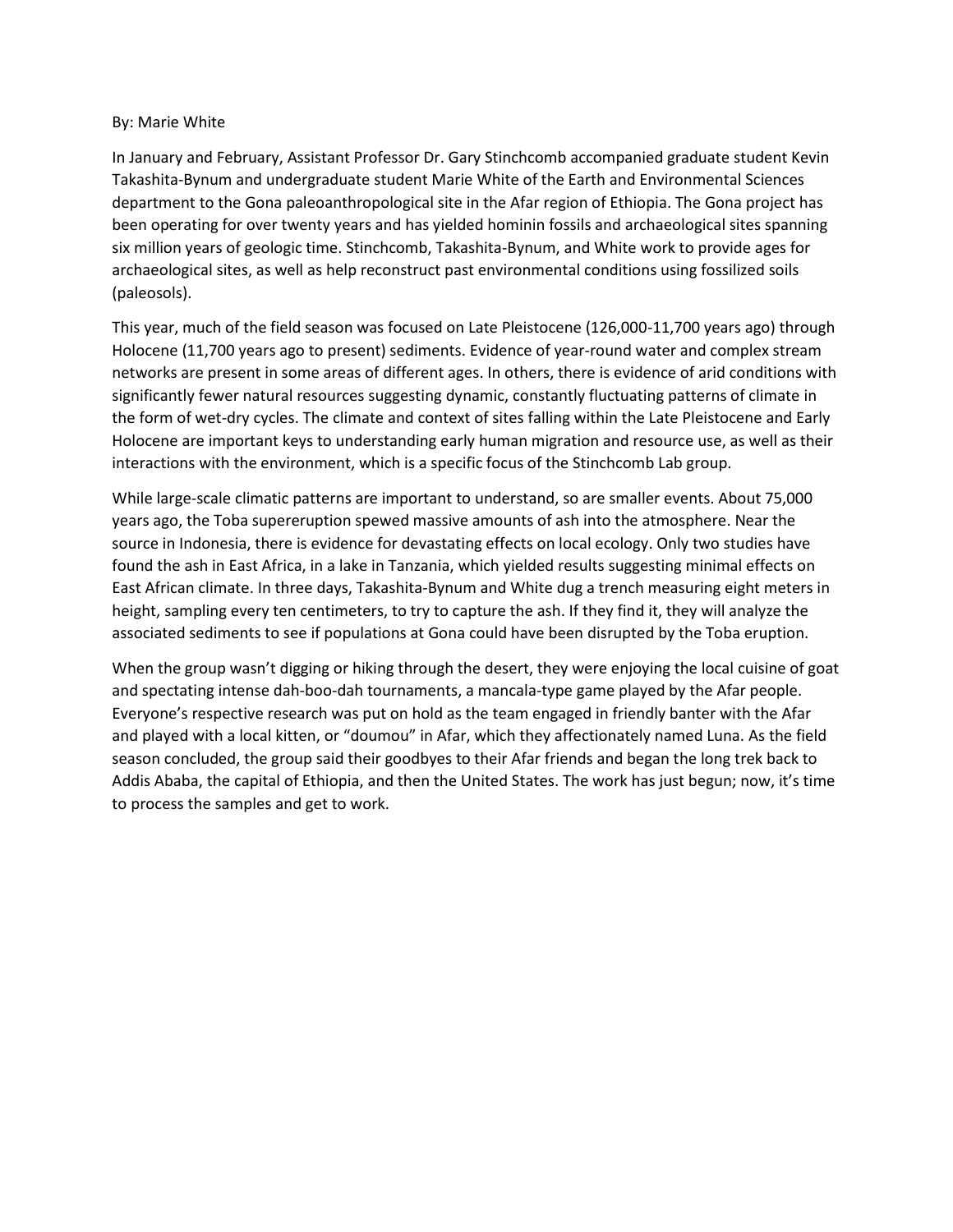

Photo: Simultaneously digging, sampling, and measuring the "megatrench" in search for the Toba ash. Photo courtesy of G. Stinchcomb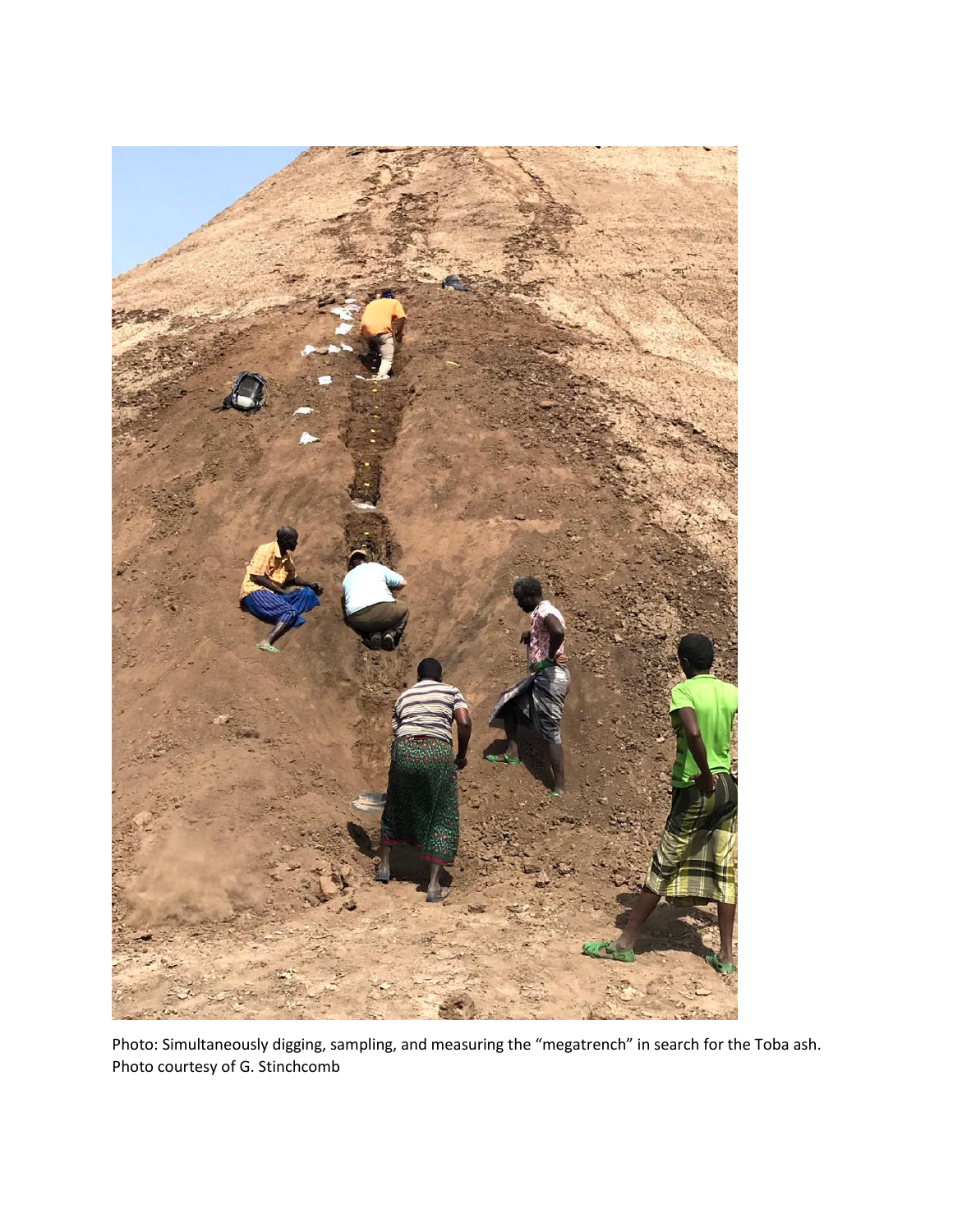

Photo: A day in the field looking for ochre, an ancient pigment. Pictured (left to right) are Amanda Leiss (Yale University), local Afar Hussein, Marie White (Murray State University), and Brady Kelsey (recent University of Florida graduate). Photo courtesy of G. Stinchcomb.